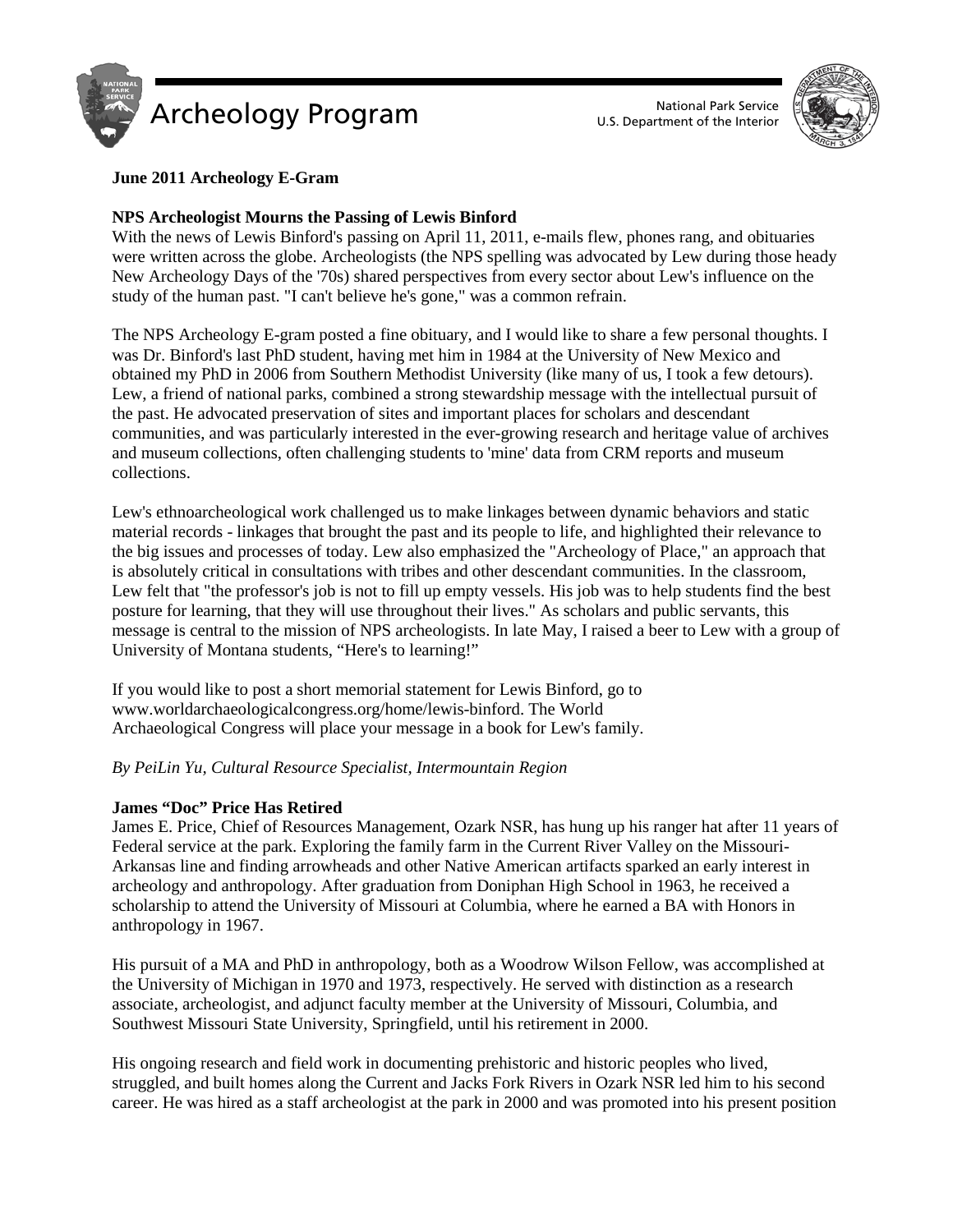as Chief of Resources Management in 2007. During his tenure, he was responsible for the preservation of the vast collection of park archeological sites, historic home sites, churches, cemeteries, and artifacts. His love of traditional Ozark folkways was evident during the park's special events, such as Heritage Days and Haunting in the Hills, where he practiced woodworking. He will continue to volunteer at the park, perpetuating traditional Ozark folkways and demonstrating at park events.

Jim's friends wish him all the best in his retirement.

## *By Faye Walmsley, Public Information Officer, Ozark, NSR*

### **Passing Of Carla Martin**

Carla Martin, 75, former superintendent of the Western Archeological Conservation Center, passed away on June 12, 2011, from a heart attack. Educated at Occidental College, Los Angeles, Carol received a Fulbright scholarship that enabled her to study in Austria. She returned to study at the University of Arizona, achieving an MA in anthropology.

Carol found her home in many parks, including Grand Teton NP, Carlsbad Caverns NP, Glen Canyon NRA, Tuzigoot NM, and Little Bighorn Battlefield. Widowed, she made the NPS her career even while raising two small boys alone. A high point in her career was becoming one of the first women superintendents in the NPS.

Carol will be buried with her husband Phil at Grand Canyon's Pioneer Cemetery.

#### **Archeological Workshop Attendees Investigate Earthworks at Palo Alto Battlefield NHP**

Palo Alto Battlefield NHP and the NPS Midwest Archeological Center hosted the 21st annual workshop for geophysical archeology in the park during the week of May 23, 2011. Nearly 40 archeologists, geologists, and geophysicists from around the country and as far away as Great Britain, Sweden, and Germany participated in this year's workshop, entitled "Current Archeological Prospection Advances for Non-destructive Investigations in the 21st Century."

The field exercises for the workshop were carried out at the site of the original earthworks of Fort Brown. The six point star shaped fort on the banks of the Rio Grande, opposite the city of Matamoros, was constructed in the spring of 1846 by troops under the command of General Zachary Taylor in an effort to lay claim to the disputed territory of the recently annexed state of Texas. On May 3, the Mexican Army laid siege to the fort, with events culminating in the opening battles of the War with Mexico at Palo Alto and Resaca de la Palma on May 8 and May 9. Major Jacob Brown, commander of the fort, was grievously wounded during the siege and had died the previous day. The fort was named in his honor.

Today only a small fraction of the fort remains – a bastion and the adjoining parapet walls. Most of the standing fort was wiped away, first from construction of a levee system in the 1940s, then construction of a golf course in 1950s, and the installation of various utilities and developments throughout the years. The recent erection of the international border fence bisects the fort and places much of the site between the fence and the river. Archeologists feared much of the story of the fort was lost.

During the workshop, geophysical equipment indicated a substantial amount of subsurface integrity to the site. The results from the magnetic and the ground penetrating radar survey suggested the presence of intact buried archeological features and artifacts associated with the historic Fort Brown. The resistivity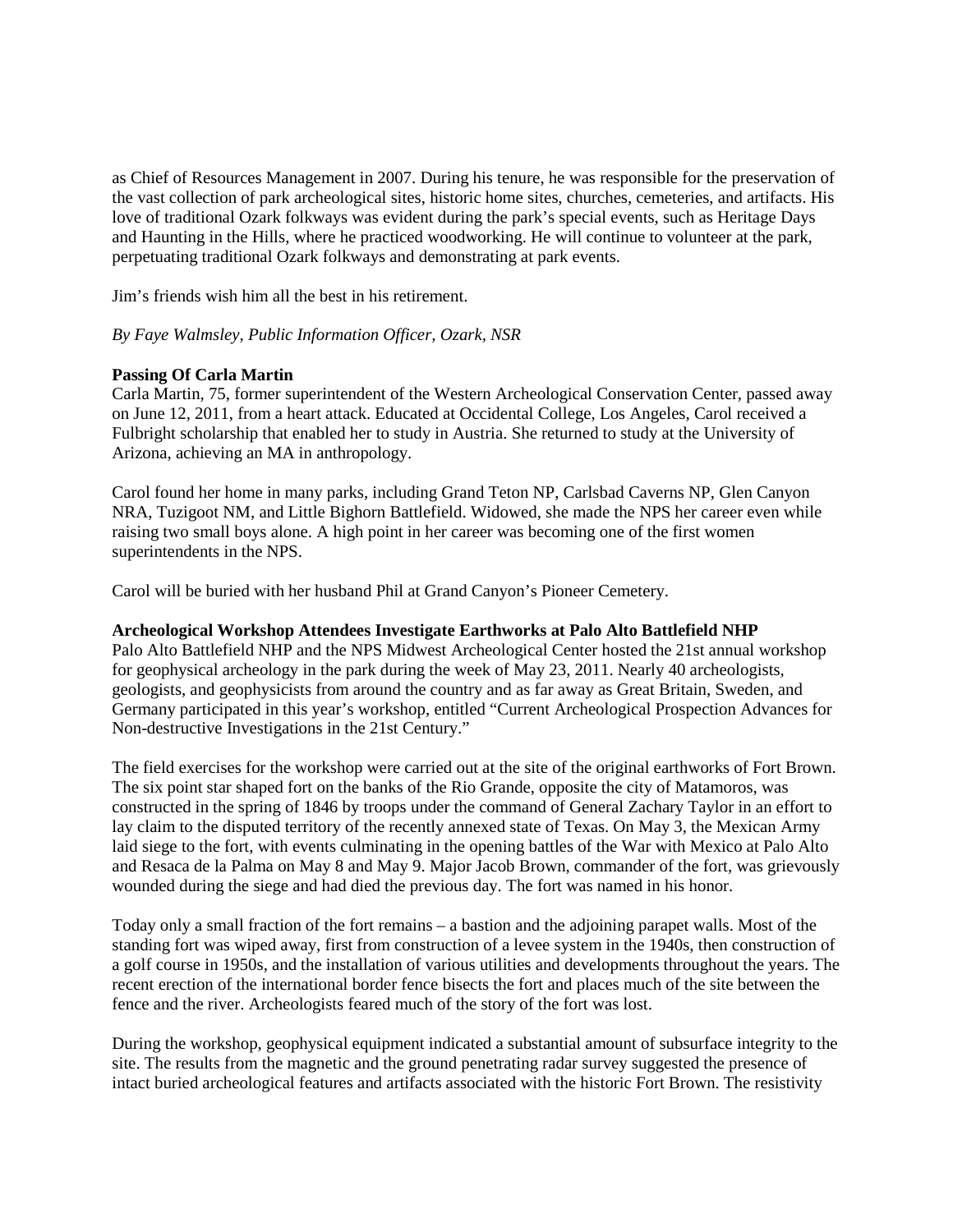data provided the best indications; one bastion, along with the ditch surrounding the parapet wall, is clearly outlined in the data.

Armed with the new data collected during the workshop, park staff will continue partnership work with the International Boundary and Water Commission and the University of Texas at Brownsville/Texas Southmost College to explore, preserve, and interpret this important site.

For more information about Palo Alto Battlefield NHP, go to http://www.nps.gov/paal/index.htm.

*By Rolando Garza, Archeologist/Chief of Resource Management, Palo Alto Battlefield NHP*

### **Death Valley Cultural Site Assessments**

Over a period of 10 days in April 2011, Vanishing Treasures Historical Architect Randy Skeirik conducted a "cultural resource blitz" at Death Valley NP. Accompanied by archeologist Leah Bonstead and assisted by other park staff, Randy visited nine different sites, providing insights into the condition of the buildings and structures, discussing the causes of deterioration, and recommending appropriate preservation treatments.

All of the sites are related to the park's mining and ranching history and include the Lower Vine Ranch, the real home of Death Valley Scotty; Panamint City, high up in the Panamint Mountains with an incongruous, towering 70-foot-tall brick smokestack; Augerberry Camp, a modest miner's homestead; the famous beehive charcoal kilns, built to provide fuel for the Modoc mine's smelter, 25 miles away; the Kean Wonder Mine tramway, constructed to move gold ore from mines located a mile up a rugged canyon; Harmony Borax Works, associated with the romantic image of "Death Valley Days" and 20 mule-team borax; Gold Mill Hill, with its small-scale ore processing facility; the immense 15 stamp Skidoo Mill, with its massive heavy timber structure cascading down the side of a canyon; and the Strozzi Ranch with its modest house, dugout, and associated ranch buildings.

While none of these buildings or structures is more than 130 years old, most of them, especially the mining structures, were built with the knowledge that they would likely be abandoned after the mines played out. As a result, they were not built to last. In fact, the Panamint stack and the charcoal kilns were constructed with clay soil, not mortar, between their bricks and stone. The clay soil is highly susceptible to erosion, and while these structures have held up remarkably well, attention and maintenance will be required to keep them standing.

One of the biggest challenges facing the park in preserving some of these structures is their remote locations. It is a steep and rugged hike to the Keane Wonder Mine Tramway's upper terminal, and 5 of the tramway's 11 towers are on the other side of a deep canyon, requiring helicopter support for the delivery of preservation supplies and equipment. Likewise, the road up to Panamint City was washed out in 2001, and now the site can only be accessed by a 6 mile hike. Getting masonry supplies to this remote site will also likely require the use of helicopters.

While Death Valley NP may best be known for its extremes -- high temperatures and low elevations – it also possesses a wealth of cultural sites, illustrating the extremes that people were willing to endure to satisfy dreams of riches or simply to wrest a meager existence from a harsh environment. Preserving these sites helps us to understand a past that few of us today could otherwise imagine.

For more information about Death Valley NP, go to<http://www.nps.gov/deva/index.htm>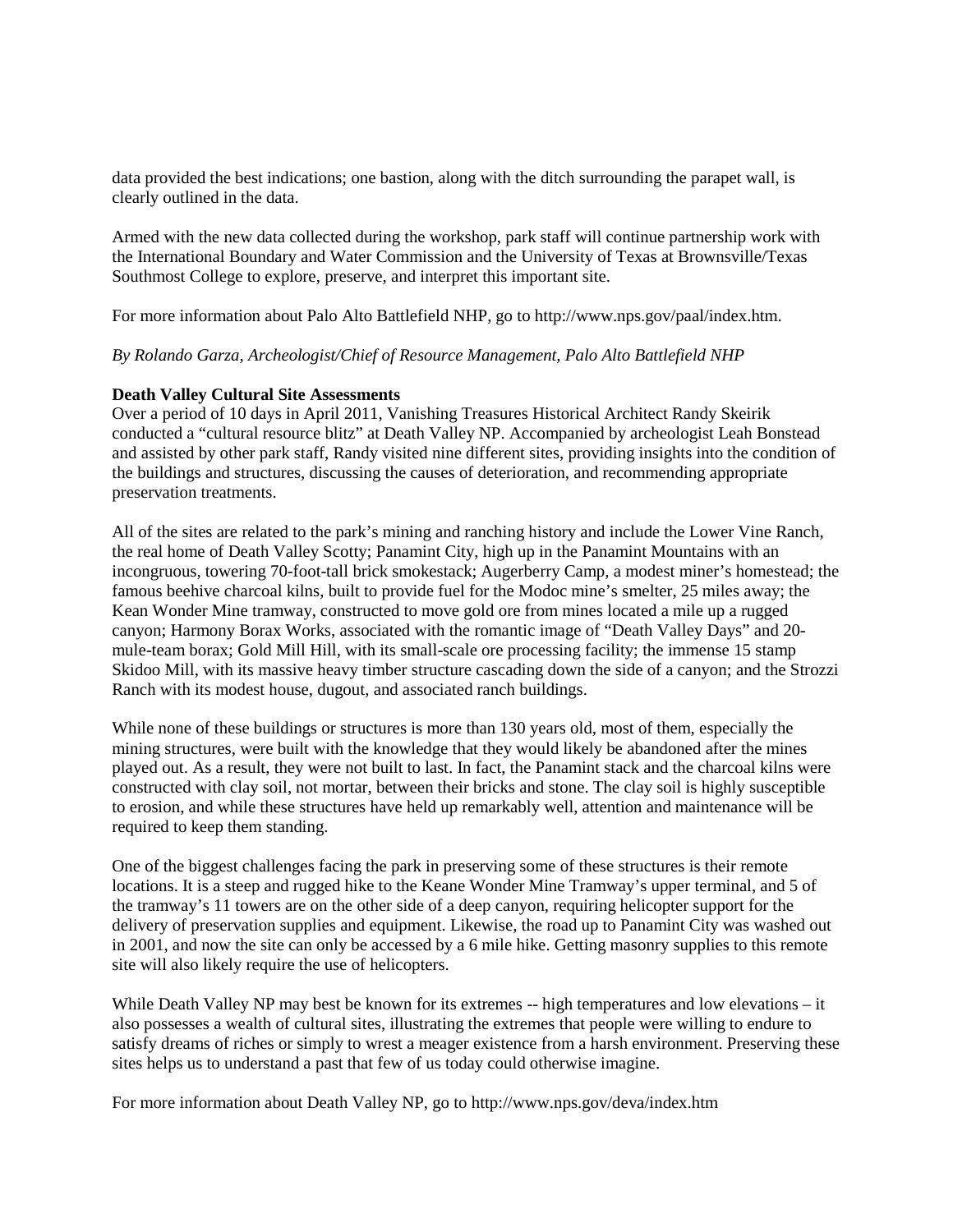# *By Randall Skeirik, Historical Architect, Vanishing Treasures Program*

#### **Significant Archeological Discoveries Made In White Sands National Monument**

Over the last four years, hundreds of fossilized tracks have been found throughout White Sands NM, greatly expanding the number of fossil track sites known from the Tularosa Basin in southern New Mexico. These tracks are thought to represent one of the largest concentrations of Cenozoic tracks within the United States and, possibly, the world. A few recently discovered sets of fossil tracks appear to be associated with archeological artifacts, however, suggesting co-existence between humans and mammoths or mastodons in this region. The majority of the fossil tracks suggest that the ancient animals traveled to and along the shorelines of late Pleistocene Lake Otero and surrounding ancient wetlands.

The tracks are preserved in gypsum layers and are quite fragile. Once exposed from beneath the sand, the tracks weather rapidly. The majority of the tracks identified last year are now completely gone and those that are still present are severely eroded. The monument staff are working with Vincent Santucci, Senior Geologist, NPS Geologic Resources Division, to develop a strategy for conserving and monitoring the fossil tracks. In an attempt to document the trackways before they disappear, the monument's biologist, David Bustos, recruited two students, Drew Gentry and Christopher Franco, using NPS Geoscientists in the Parks (GIP) and regional NPS Youth In Parks funding to fully document the trackways.

The scientific significance of the fossil tracks preserved at the monument underscores the need for continuing research into these incredible and rapidly vanishing natural wonders.

For more information about White Sands NM, go to http://www.nps.gov/whsa/index.htm.

#### *By David Bustos, Biologist, White Sands NM*

#### **Gunaaxóo Kwaan Hold Historic Event At Dry Bay, Glacier Bay National Preserve**

On May 21 and 22, 2011, the Gunaaxóo Kwaan, an Alaskan Native group, held an historic event in Glacier Bay National Preserve to celebrate a reconnection with their traditional homelands. The two-day ceremony included drumming and dancing, sharing clan house histories, telling sacred stories of about Raven, and a ceremony to connect with the ancestors who once walked this land.

Over the past 13 years, the Gunaaxóo have worked closely with the NPS and US Forest Service to successfully locate a village site and a number of clan houses in Dry Bay, and this celebration allowed many clan members to visit those sites for the first time. Over 125 people attended the event, some of whom traveled from the lower 48 states for the occasion. It was the first time in over a century that a gathering of this size has taken place in Dry Bay.

This event was a success due to the interagency planning efforts of the Gunaaxóo Kwaan, Yakutat Tlingit Tribe, NPS, and US Forest Service, with additional support from the Yak-Tat Kwaan and the City and Borough of Yakutat.

For more information about Glacier Bay National Preserve, go to http://www.nps.gov/glba/index.htm

*By Jacqueline Ashwell, Yakutat District Ranger, Wrangell-St. Elias NP and Preserve*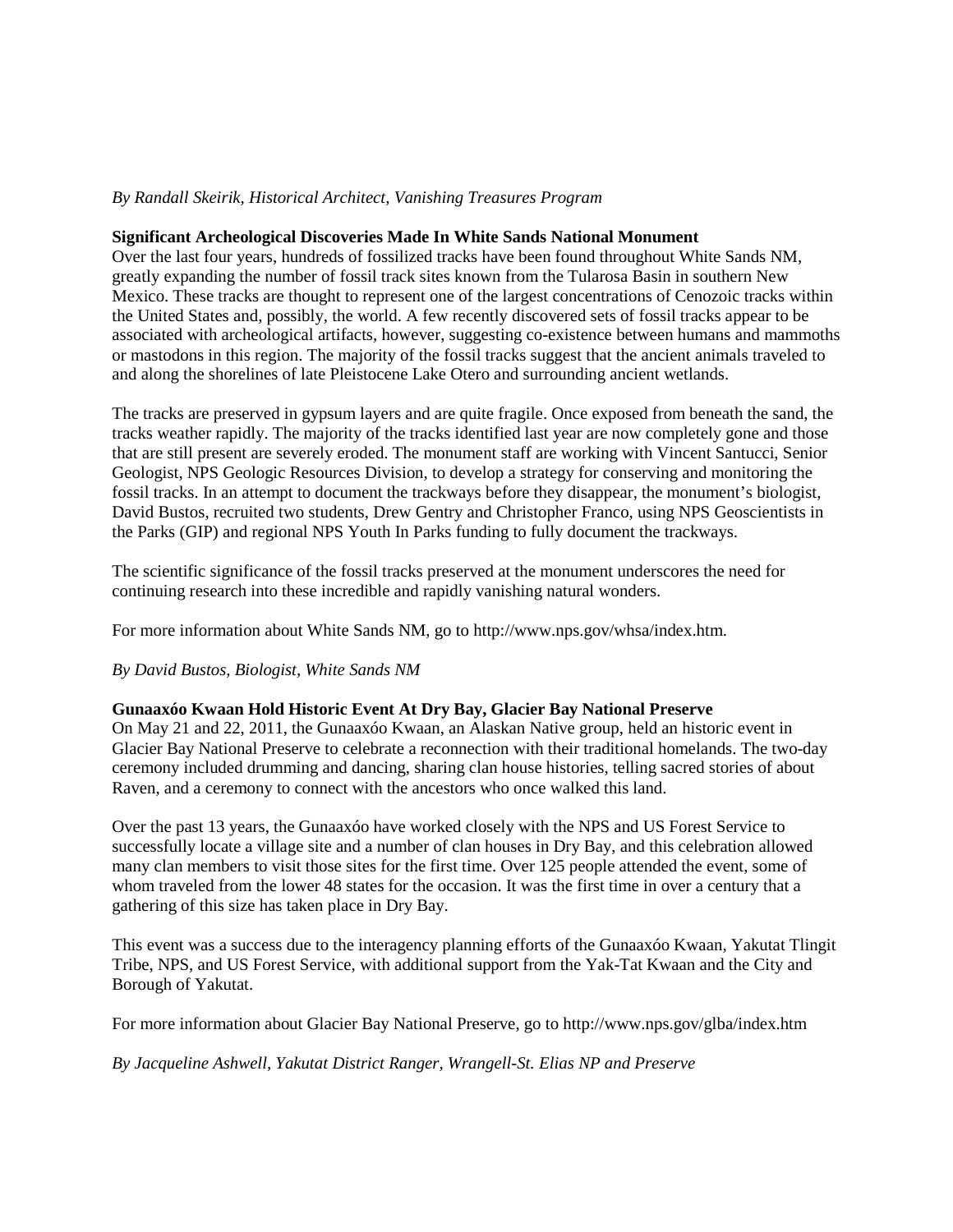**Big Hole National Battlefield Camp Connects Youth to Tribal Culture and Battlefield History** Despite frequent snow squalls, almost 1,000 students from Montana and Idaho schools attended Coyote Camp at Big Hole NB in the last full week in May. During the five-day program, tribal cultural demonstrators from the Nez Perce and Umatilla reservations talked about their culture and shared handson activities. With as many as 200 students arriving daily, park staff divided the students into eight smaller groups for battlefield tours and cultural demonstrations. Students, teachers, and staff made the best of bad weather to increase understanding of two ancient cultures: the Nez Perce and Cayuse. For most participants, this program provided a first-time interaction with the Nez Perce and Cayuse peoples.

Coyote Camp was born out of necessity – to provide visitor information while the park's Visitor Center closed for almost a year's worth of renovations. This year's program was a huge endeavor with every employee of the park working together to make it happen, including the park's three newest employees who arrived for work just one week earlier. Thanks to everyone for making Coyote Camp such a success!

For more information about Big Hole NB, go to http://www.nps.gov/biho/index.htm.

*By Steve Black, Superintendent, Big Hole National Battlefield*

### **Kids Colonial Camp Held at Kings Mountain National Military Park**

In conjunction with the "Let's Move Outside" program, Kings Mountain NMP hosted an overnight camping trip on the first weekend in May for eight fifth grade merit program students from Hickory Grove – Sharon Elementary School, Hickory Grove, SC. The camping trip introduced the students to colonial life, the NPS, "Leave No Trace" principles, and natural history, all in an outdoor environment.

The camping trip began with the children dressing in 18th century clothing and setting up their periodcorrect tents in the park's encampment area. Living history interpreters taught the students how meals were prepared, using colonial cookware over an open fire, and the students assisted in preparing all of the meals during the camping trip.

In addition, the students rotated through various stations that introduced them to different trades and activities typical of colonial life, including a colonial dance. There was also a nighttime hike on the battlefield trail, where students located constellations and a nature hike the next morning to identify flora and fauna located in the park. This was the first time the park hosted the event; it was a great success and the teacher is already planning for next year.

For more information about Kings Mountain NMP, go to http://www.nps.gov/kimo/index.htm.

*By Katherine Lynn, Park Ranger, Kings Mountain NMP*

#### **Great Sand Dunes National Park and Preserve Receives Cultural Resource Award**

On May 12, 2011, Great Sand Dunes National Park and Preserve was honored by Colorado Preservation, Inc., the largest historic preservation organization in Colorado, for the role firefighters played in the protection of "Indian Grove," a group of 72 culturally modified ponderosa pine trees that were at risk during the 2010 Medano fire.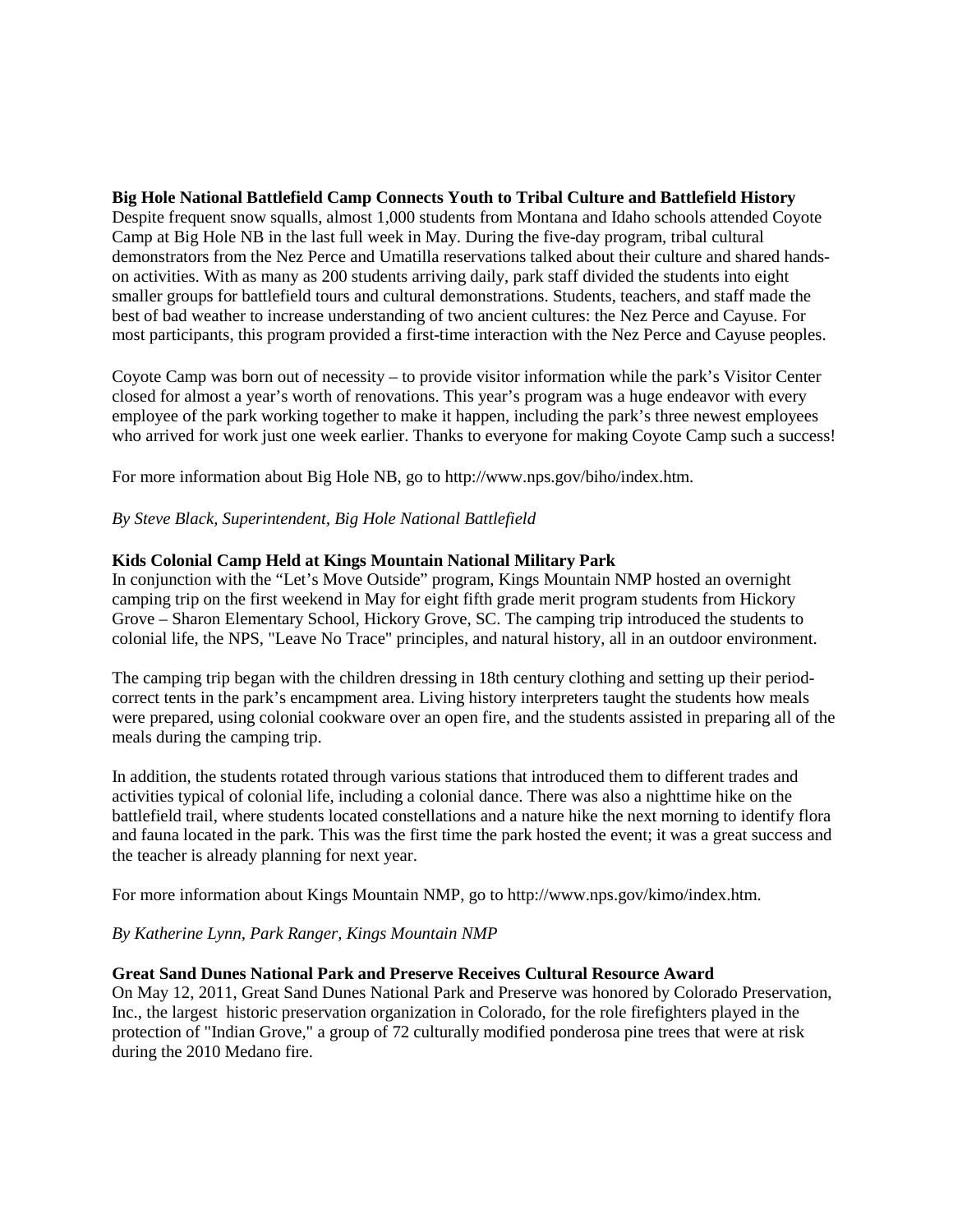On June 6, 2010, a lightning strike within the park started the long-running Medano Fire. This fire ultimately burned for nearly six months in the Sangre de Cristo Wilderness, a steep and remote portion of the national preserve. Few park facilities were threatened during the fire. The fire burned in a natural mosaic pattern and covered about 6,000 acres.

Previous consultation with tribes, including the Utes, Apache and Pueblos, provided park staff with directions to protect the trees, if possible, and not to put firefighters at risk. Both outcomes were realized. Firefighters were instructed to rake duff and other woody material away from the Indian Grove grouping of trees and, in a few instances, handheld drip torches were used to prevent a spot fire in the grove. As a result, this historically and culturally significant grove remains intact and will continue to be an important place for tribal visits. These trees are, literally, one of the few places left from their past that they can touch, see, and smell.

The grove is significant to the Utes and Apache peoples, who have close affiliation to this area. Their ancestors extracted important medicinal and nutritional resources from these trees. Tree ring dating has shown that sections of bark were removed from select trees during the 1700s, 1800s and the early 1900s. The Indian Grove, which is in the National Register, is a key cultural resource in the park. This is one of the very few "living" sites on the register. The tribes and park staff realize that eventually this ancient grove of trees will succumb to time and age. That day was just postponed for a while.

For more information about Great Sand Dunes National Park and Preserve, go to http://www.nps.gov/grsa/index.htm

## *By Katherine Faz, Community Planner, Pecos NHP*

#### **Pu'uhonua o Honaunau National Historical Park Celebrates its 50th Anniversary**

Pu'uhonua o Honaunau NHP celebrated its  $50<sup>th</sup>$  anniversary as a unit of the NPS with a cultural festival this past weekend. More than four thousand visitors experienced nineteenth century Hawai'i. Practitioners in traditional dress provided visitors with a uniquely Hawaiian experience, honoring the culture and traditions of the Hawaiian people. The festival opened June 17, 2011. with a ho'okupu (offering) and then was followed by three days of hula performances, canoe rides, food tasting, weaving, hukilau (traditional fishing), musical implements, lei making, medicinal plants, archaeological hikes and much more. The festival concluded Sunday afternoon with a closing ho'okupu.

This event was only possible with the aloha of the hundreds of practitioners and volunteers who shared their time, wisdom, skills and, most of all, their love for Hawaii. The park would like to thank all of the practitioners and the volunteers who gave so much of their time to make this event so successful.

For more information about Pu'uhonua o Honaunau NHP, go to http://www.nps.gov/puho/index.htm.

*By Eric Andersen, Chief of Interpretation, Pu'uhonua o Honaunau NHP*

### **Historic Museum at Tuzigoot National Monument Reopens with New Exhibits**

"Where in the world is Tuzigoot?" is a question in NPS training materials developed for teachers, but on June 3, 2011, local historians and community members gathered for remembrances of their own special site as the refurbished historic Tuzigoot NM Visitor Center and Museum was reopened to visitors.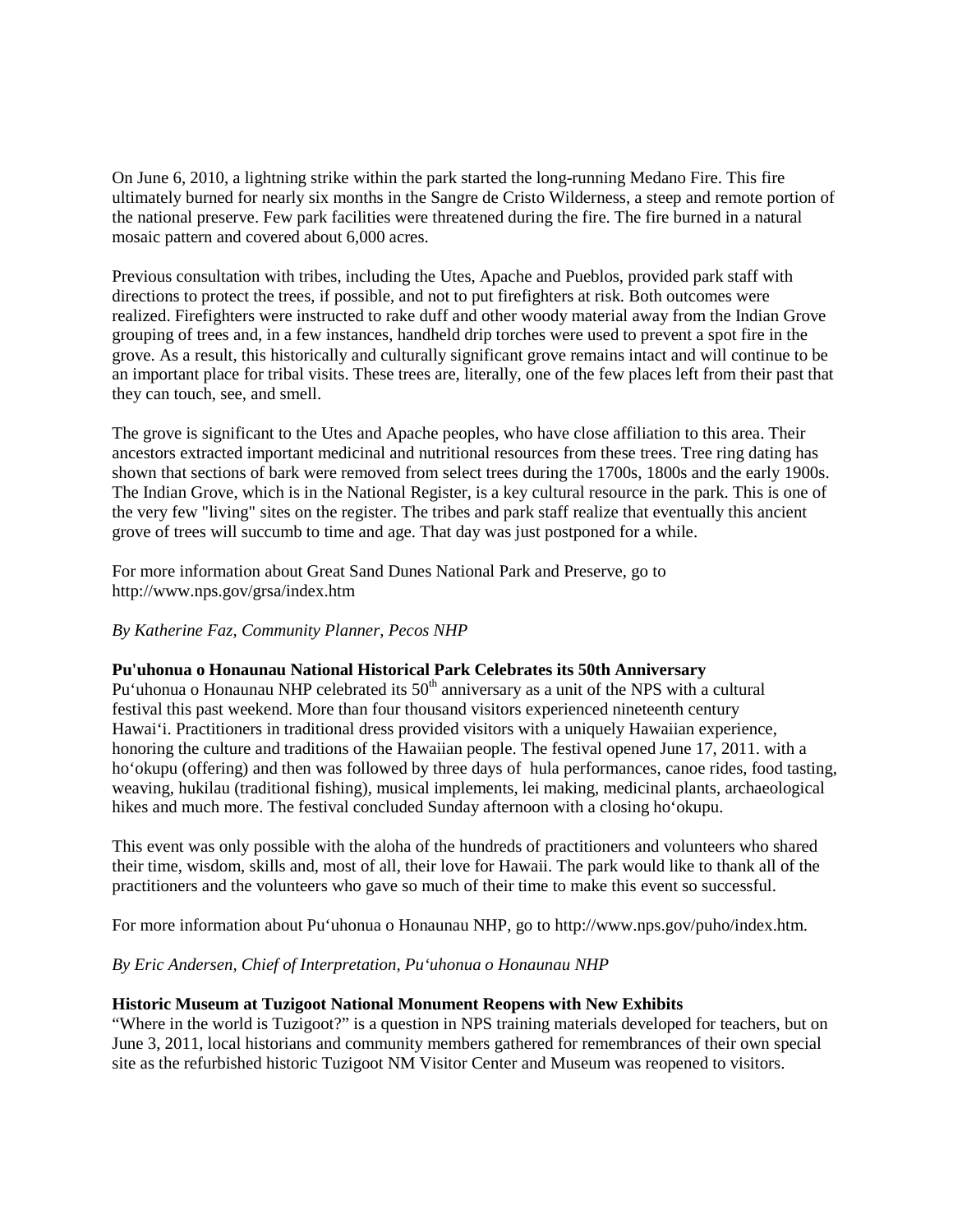Superintendent Kathy Davis presented heritage awards to individuals and organizations that made substantial contributions to local cultural and historic preservation. One component of the observance was honoring those who initiated and have continued Native language preservation programs. The Yavapai-Prescott Indian Tribe, Prescott, Arizona, and the Yavapai and Apache heritage programs, Camp Verde, Arizona, were recognized. Hopi educators Eric and Jane Polingyouma of Second Mesa and Anita Poleahla of First Mesa discussed the importance of oral traditions and native language in embedding and continuing the values of indigenous cultures.

Historian Jesse Valdez presented an overview of early Mexican-American heritage around Tuzigoot, sharing photos and stories of early 1900s ranching families. Several descendants of workers involved in the excavation of Tuzigoot, construction of the museum in 1935, and artifact curation and display were also recognized.

NPS museum exhibit specialist Sue Fischer offered tours of the new exhibits that continue a tradition of 75 years of updating the displays and sharing information. Over the celebratory weekend, cultural demonstrations were presented by Hopi old-style katsina carvers Philbert Honanie and Tayron Polequaptewa, chipped stone tool maker Amil Pedro of the Gila River Indian Community, and Apache flute and moccasin craftsmen Don Decker. The presentations helped connect visitors with technologies and expressions of the past.

Another major highlight of the opening weekend at Tuzigoot was a "star party," with talks, slide presentations and a gathering of local astronomers who shared their time, telescopes, expertise, and special viewing opportunities with the public.

For more information about Tuzigoot NM, go to http://www.nps.gov/tuzi/index.htm.

#### **Japan's Public TV to Feature Manzanar National Historic Site Gardens**

Landscape gardens built by Japanese American internees at Manzanar will be featured in a documentary produced by NHK, the public television station of Japan. Manzanar was one of ten "relocation centers," where some 120,000 U.S. residents and citizens were confined without due process during World War II. Award-winning director Yo Ijuin has previously directed documentaries about Japanese gardens in Japan, and was drawn to Manzanar by his love of Japanese gardens and his interest in World War II history.

The film includes numerous oral histories and interviews along with historic research. Professor Kendall Brown of California State University Long Beach noted that the Japanese gardens at Manzanar are noteworthy because they were created during World War II, when resources were scarce and when anti-Japanese sentiment was at an all-time high. Even more remarkable, Dr. Brown said, is that "this is garden art of a very high order … I think arguably this is the most interesting, compelling collection of Japanese gardens in America." Director Ijuin commented that, based on its gardens alone, Manzanar should be nominated as a World Heritage Site.

Associate Producer Eddie Noguchi said that he hoped the film would provide inspiration for the Japanese people who lost so much during the 2011 earthquake and tsunami. "Internees at Manzanar had lost everything, too, and still created beauty for their families and the future…. Building Japanese gardens, which focus on harmony and nature, helped people heal." The film is expected to be completed in August for the Japanese audience; an English version is under consideration.

For more information about Manzanar NHS, go to <http://www.nps.gov/manz/index.htm>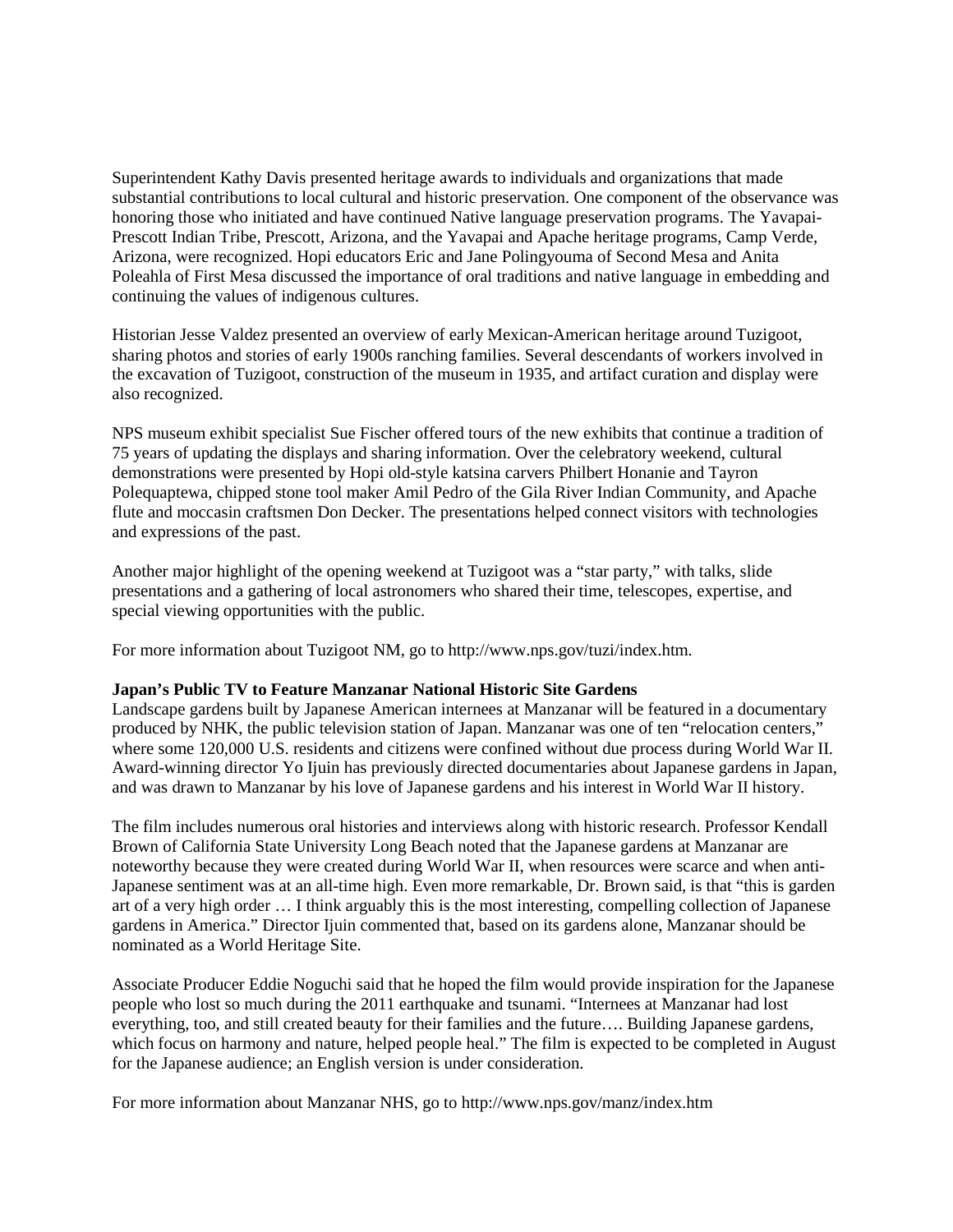### *By Jeff Burton, Archeologist, WACC*

#### **Landmarks Committee Recommends the Carrizo Plain Archeological District as a Potential NHL**

On May 25, 2011, the NPS Landmarks Committee voted to recommend that the Carrizo Plain Archeological District be designated a National Historic Landmark. A positive vote by the Committee is the first step in the designation process.

The Carrizo Plain Archeological District lies within the Carrizo Plain National Monument, managed by the Bureau of Land Management (BLM), in San Luis Obispo County, California. The district consists of 100 nationally significant archeological sites that, together, reflect the stunningly intact Carrizo Plain pictograph sites and associated archeological remains. The proposed NHL district is nominated under NHL Criteria 5 and 6 under the NHL thematic framework themes of Peopling Places and Expressing Cultural Values.

Dating from about 10,000 to 200 BP (8050 BC – AD 1750), the concentration of these sites outstandingly documents the demographic pre-contact history of the first inhabitants in the far western United States and has great potential for contributing to our understanding of the pre-contact and historicalethnographic past in numerous ways. Their importance is reflected in the pivotal role these sites have played in recent rock art research, where they have been crucial to our understanding of archeoastronomy, ethnic affiliations and cultural boundaries, gender symbolism and ritual landscapes, as well as pre-contact symbolic systems and cognition more generally. The property will be presented to the larger National Park System Advisory Board during the winter of 2011/2012.

To read the nomination for the Carrizo Plain Archeological District or to learn more about the National Historic Landmarks process, go to [www.nps.gov/nhl/.](http://www.nps.gov/nhl/)

#### *By Erika K. Martin Seibert, Archeologist, National Historic Landmarks Program*

**Archaeological Survey Technologies, Data Integration, and Applications Workshop and Seminar** The NPS, Archaeological Survey Technologies, Data Integration, and Applications (ASTDA), and other institutions will jointly offer a workshop and seminar. The training opportunities focus on the application of non-invasive mapping and recording technologies including archeological geophysical surveys (ground penetrating radar, magnetic gradient, resistance, and conductivity), and 3D laser scanning, for the integration of the buried and standing archeological site records within a broader landscape.

#### *Workshop*

#### August 15-21, 2011

Held at Historic Longfellow House, Cambridge, MA, the workshop will teach participants specific skills of non-invasive acquisition and fusion of data to map sub-surface features, existing archeological structures, and landscapes. It focuses on effectively engaging these methods in the investigation, planning, and preservation of historic properties. The workshop will introduce and provide hands-on teaching of geophysical surveys including ground penetrating radar, magnetometry, conductivity and resistance, fundamentals of site survey, and 3D laser scanning with participation in mapping and scanning. Participants will engage in data collection, processing, and integration into GIS with analysis in a 3D visual environment.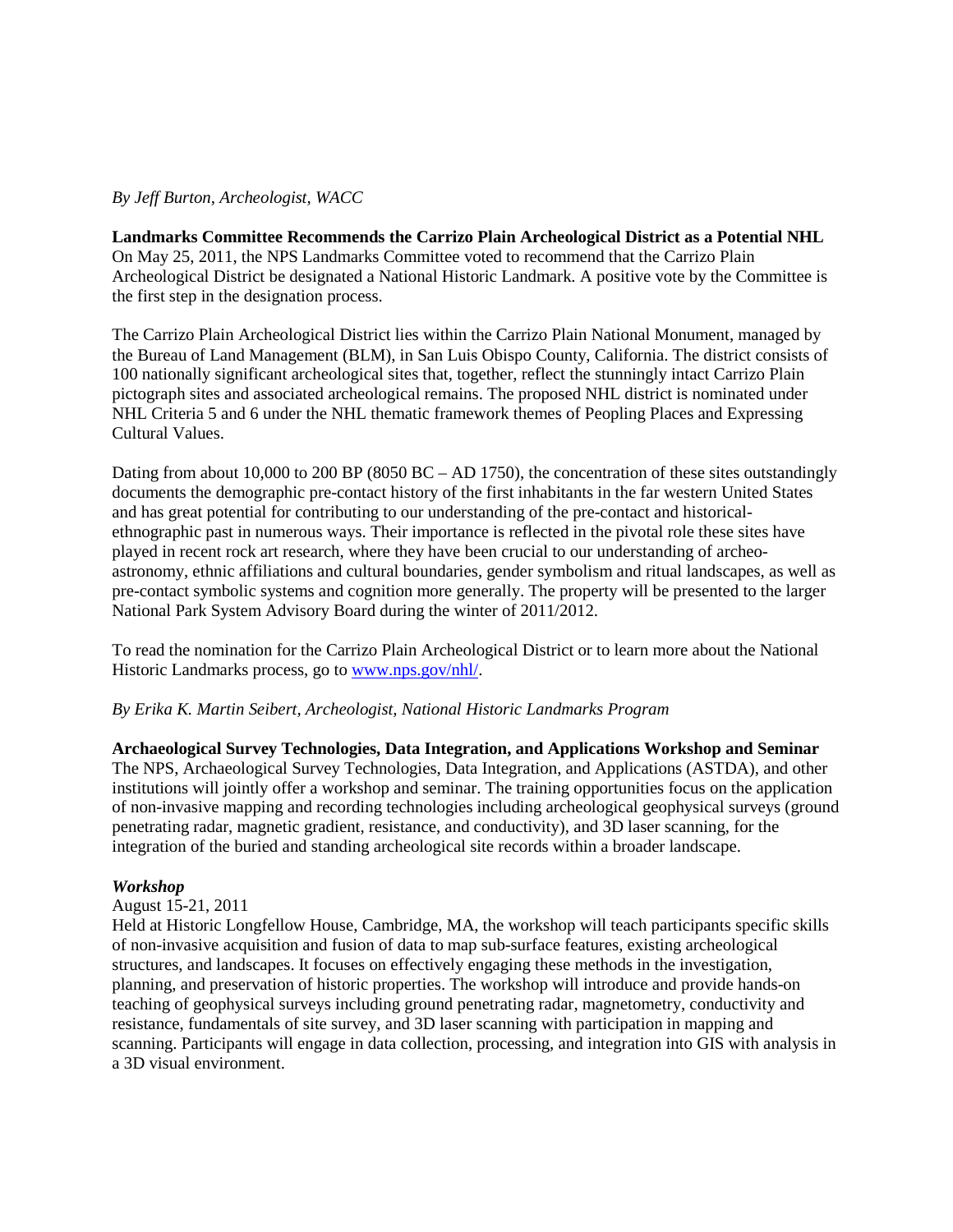Instructors include Meg Watters (Joukowsky Institute for Archaeology and the Ancient World, Brown University); [Ken Kvamme](http://anth.uark.edu/people/faculty/kvamme.php_) (University of Arkansas); Bryan Hayley (Tulane University); Stephen Wilkes (Feldman 3D); and Dr. Steven Pendery (NPS).

Registration deadline: August 1, 2011.

### *Seminar*

October 21, 2011 (*Date to be confirmed, keep an eye on the web page*), 12:00 – 5:00 p.m. Held at the Historic Longfellow House, Cambridge, MA, the ASTDA seminar is tailored to provide specific knowledge transfer to three distinct groups intrinsic to historic site preservation: (1) property managers; (2) public outreach organizations; and (3) property developers. The seminar will focus on presenting each of the three stages in creation of the 3D property models (data capture, processing, and fusion) and how to use this innovative visualization of integrated data for particular needs.

The workshop will consist of three stations with different components of the Longfellow House integrated 3D models (geophysical surveys, 3D laser scanning, and visualization and analysis) for each targeted group. Time will be allotted for questions and feedback on how participants perceive the 3D visualization method, how it applies to their work, and how it could be further modified to meet their needs. A panel discussion, moderated by Steven Pendery, will include representatives from each of the targeted groups (to be announced), and will discuss and debate this approach to historic property management through 3D visualization methods.

Instructors include Meg Watters (Joukowsky Institute for Archaeology and the Ancient World, Brown University); Stephen Wilkes (Feldman 3D); and Dr. Steven Pendery (NPS).

For additional information and registration details, go to the Workshop and Seminar website: [http://proteus.brown.edu/astda](http://proteus.brown.edu/astda/Home)

## **NPS NAGPRA Workshop in Intermountain Region Open for Registration**

The NPS Park NAGPRA program, in cooperation with the Intermountain Region (IMR) NAGPRA program, is offering a two day training session at the IMR Office in Denver, CO, about the Native American Graves Protection and Repatriation Act (NAGPRA). Park superintendents, resource managers, archeologists, curators, and other staff with NAGPRA duties are invited to attend. The training, scheduled for July 13-14, 2011, will provide a comprehensive overview of NAGPRA, prepare participants to respond to inadvertent discoveries and plan for intentional excavations as prescribed by the law, and explore issues of special concern to the Intermountain Region. Other topics covered will include dealing with cultural items subject to NAGPRA in collections, evaluating repatriation requests, complying with the new culturally unidentifiable rule, consultation, disputes, and reburial on park lands.

There are no fees or tuition for the training session. Approximately  $20 - 25$  participants can be accommodated.

Contact Brenda Todd, (303) 969-2864 by July 1, 2011.

## **National NAGPRA Webinar Offered**

43 CFR 10.11- The Disposition of Culturally Unidentifiable Human Remains became effective a little over a year ago and many people still have questions about its implementation. To address these questions, the National NAGPRA Program has scheduled a webinar "Integrating 43 CFR 10.11, Final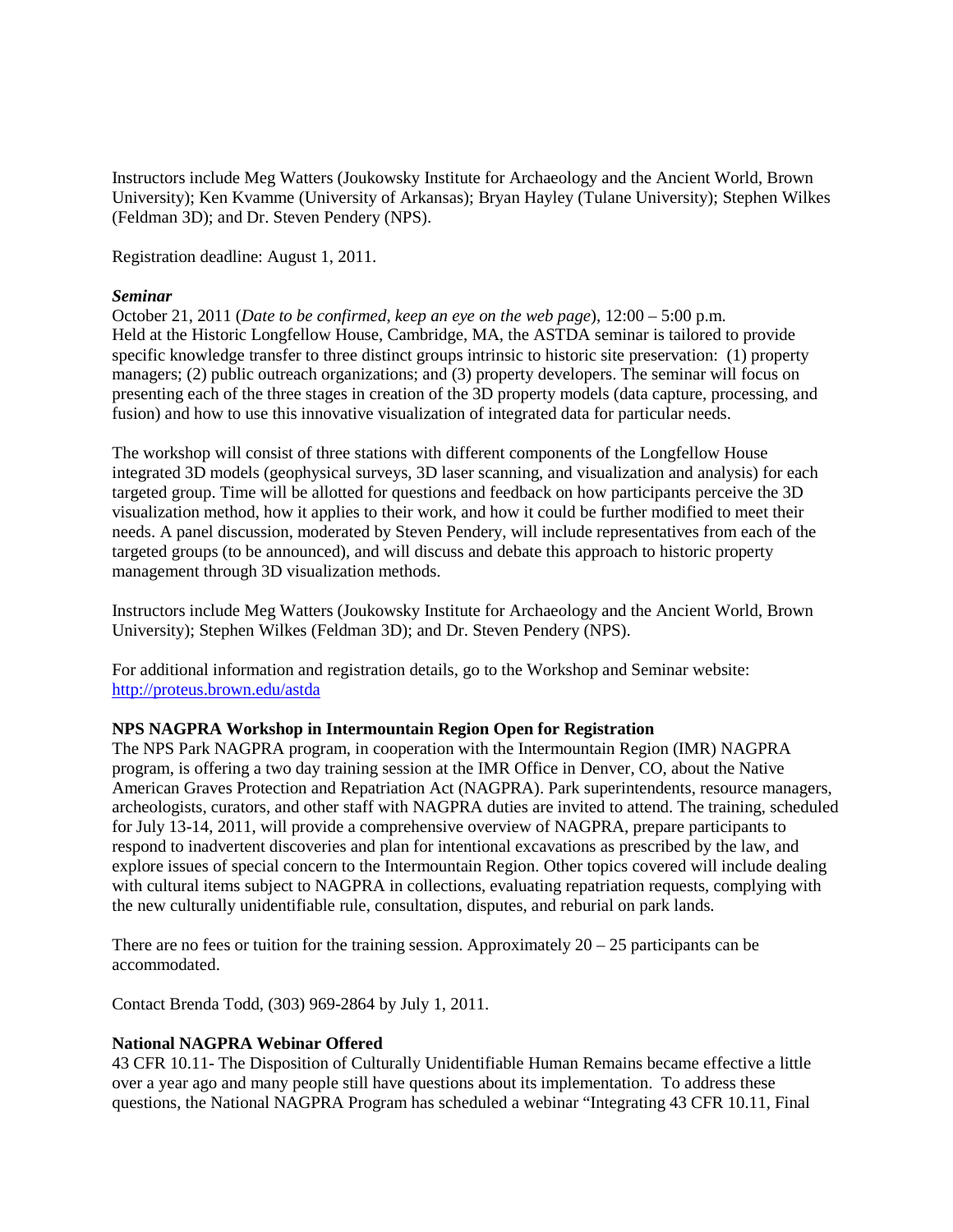Rule - The Disposition of Culturally Unidentifiable Human Remains into the NAGPRA Process." The webinar will be held July 20, 2011, 1:30 - 3:30 p.m. (EDT). The webinar is an opportunity for tribal, museum and Federal agency officials as well as interested members of the public to review the rule with NAGPRA staff and attorneys and ask questions regarding its implementation. Time will be allocated for discussion and questions.

To register for the webinar, go to **http://www.nps.gov/nagpra/TRAINING**. The webinar is free and open to the public. You are encouraged to submit questions about the process for the panelists.

Contact: Sangita Chari, (202) 354-2203

### **NPS Offers "Effective Oral History" Course**

The NPS Park History Program, in collaboration with Stephen T. Mather Training Center, is offering "Effective Oral History: Interviews, Project Management and Practical Applications" October 31- November 4, 2011, at Everglades NP, Homestead, FL. This 40 hour team-taught course introduces students to oral history methods, principles, and practices and provides hands-on training for all phases of an oral history project. Instruction is designed to meet the practical needs of historians, interpreters, ethnographers, archivists, and museum curators who conduct oral history projects.

The instruction team includes historians, ethnographer, archivists, a curator, and a solicitor. Each session will include a brief overview of a topic; the rest of the time will be spent in small groups applying the overview to particular aspects of oral history projects. Participants will also conduct and critique an interview on-site. Instructors will share case studies based on NPS oral history projects they have designed and completed.

By the end of this course, participants will be able to plan an oral history project and use oral history in historical research, planning and management; understand legal and ethical issues that relate to oral history; be knowledgeable about recording technologies (audio and video); plan for and conduct in-depth oral history interviews; preserve, archive, and manage oral history collections; process interviews (indexing and transcribing); and use oral history in interpretive programs such as talks, exhibits, Web sites and publications.

Registration deadline is October 7, 2011. The course, listed in DOI Learn, requires supervisory approval: [http://www.doi.gov/doilearn/index.cfm.](http://www.doi.gov/doilearn/index.cfm) The class name is NPS-2011-1031-EVER

Contact: Lu Ann Jones, Park History Program, WASO, (202) 354-2219.

#### **2011 Summer Speaker Series at Fort Vancouver National Historic Site**

Experts will speak during the annual archeology field school at Fort Vancouver NHS, a program of the Northwest Cultural Resources Institute. The talks are open to the public and will address topics of diversity, race, ethnicity, and public archeology. The field school is a joint undertaking of the Institute; NPS; Portland State University; Washington State University, Vancouver; and the Fort Vancouver National Trust.

## Michael Nassaney: *The Archeology of the Fur Trade at Fort St. Joseph* July 14, 2011

When Western Michigan University archeologists were invited to assist in locating a lost French fort along the banks of the St. Joseph River in Niles, Michigan, they unknowingly embarked on a long-term,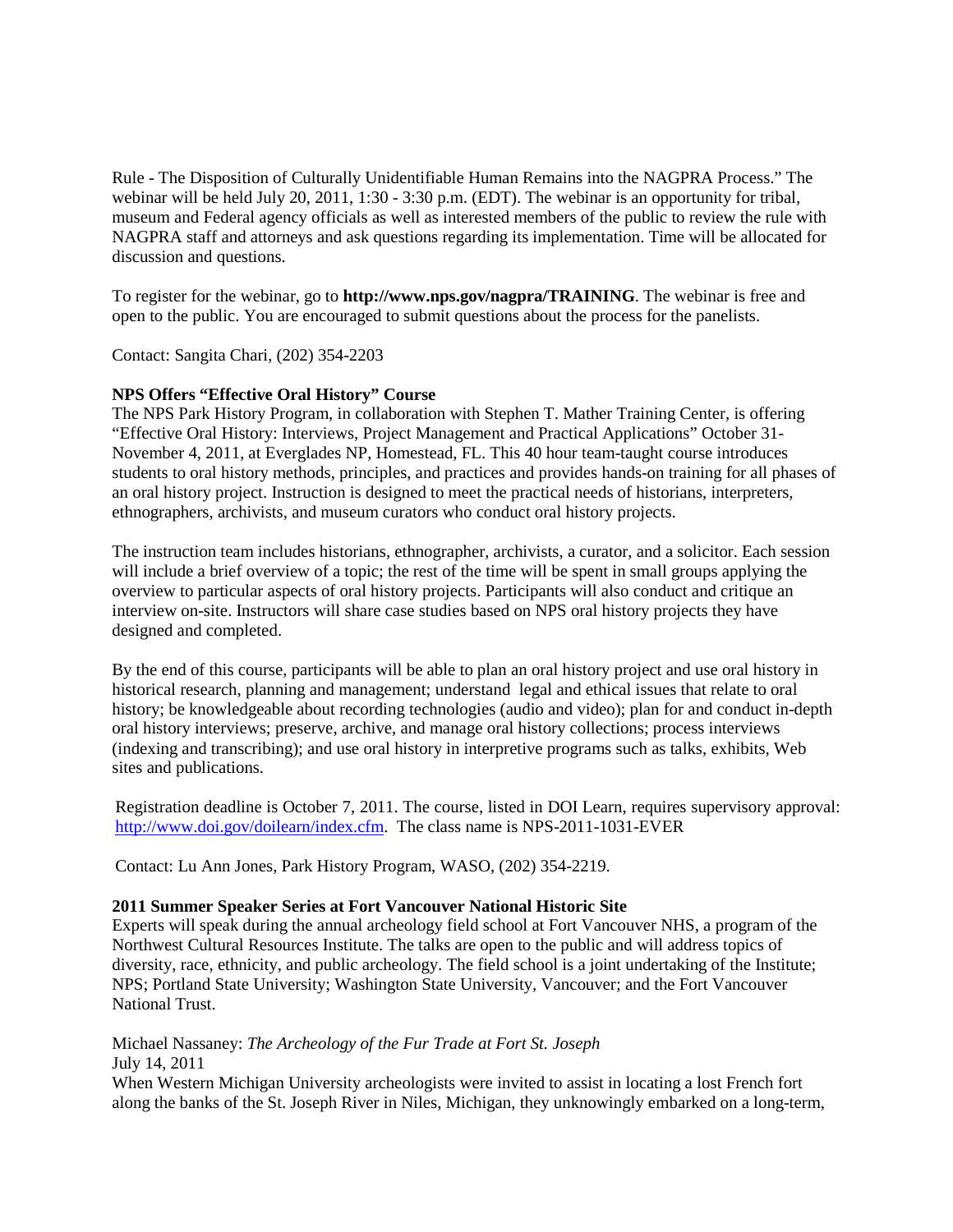multidisciplinary project to explore the importance of the fur trade and colonialism in the past and in the present. Since the project's inception in 1998, public involvement has been central to the way the project is conceived and put into practice.

### Lori Lee: *Historical Archeology of Memory, Race, and Landscape at Thomas Jefferson's Poplar Forest* July 21, 2011

Ms. Lee's talk will discuss the connections between documents, material culture, and narratives through an historical archeological investigation of landscape, memory, and race at Thomas Jefferson's Poplar Forest plantation in central Virginia. The role of memory in constructing the physical and social landscapes formed from a system of institutionalized, race-based slavery in the 18th, 19th, and 20th century will be explored. The significance of these landscapes as frames of reference for representing these memories today is also examined.

The Northwest Cultural Resources Institute is dedicated to facilitating cultural resource education and research activities in the region through cooperative partnerships at Fort Vancouver NHS, and at other northwestern national parks. Fort Vancouver, a premier historical archeological site in the Pacific Northwest, provides a dynamic, place-based learning environment for public and academic programs.

### **Civil War Commemorations**

In March 2010 the NPS began celebrations to commemorate the  $150<sup>th</sup>$  anniversary of the Civil War. We have established a new feature in the Archeology E-Gram to provide information and links about activities to commemorate the Civil War. Each month, the E-Gram will feature information about activities such as exhibits, re-enactments, and lectures taking place. Here are some events that will take place in June:

## *A Ride Through History: A Caravan Tour of Stones River National Battlefield* Stones River NB

Visitors will follow a ranger in their vehicles and stop at four sites to learn about the events and people that are part of the story of the Battle of Stones River. The program will not be offered when a living history or special event is scheduled.

Monday-Friday, May 30-September 2, 2011

Civil War Gap Cave Tours Cumberland Gap NHP A two hour adventure awaits as you explore Gap Cave with its majestic stalagmites, striking stalactites and shimmering flowstone. Step into the music room and listen for the whispers of a Civil War soldier. Catch a glimpse of a bat or a cave salamander. This tour involves a 1.5 mile walk and 183 steps must be negotiated in the cave.

Daily, June 11-August 13, 2011

Summer Ranger Programs at Gettysburg Gettysburg NMP Summer Ranger Programs at Gettysburg begin on June 11 with a full schedule of programs, battle walks, children's programs, tours and evening campfires taking place throughout the park and at the Gettysburg National Military Park Museum and Visitor Center. Daily through August 15, 2011